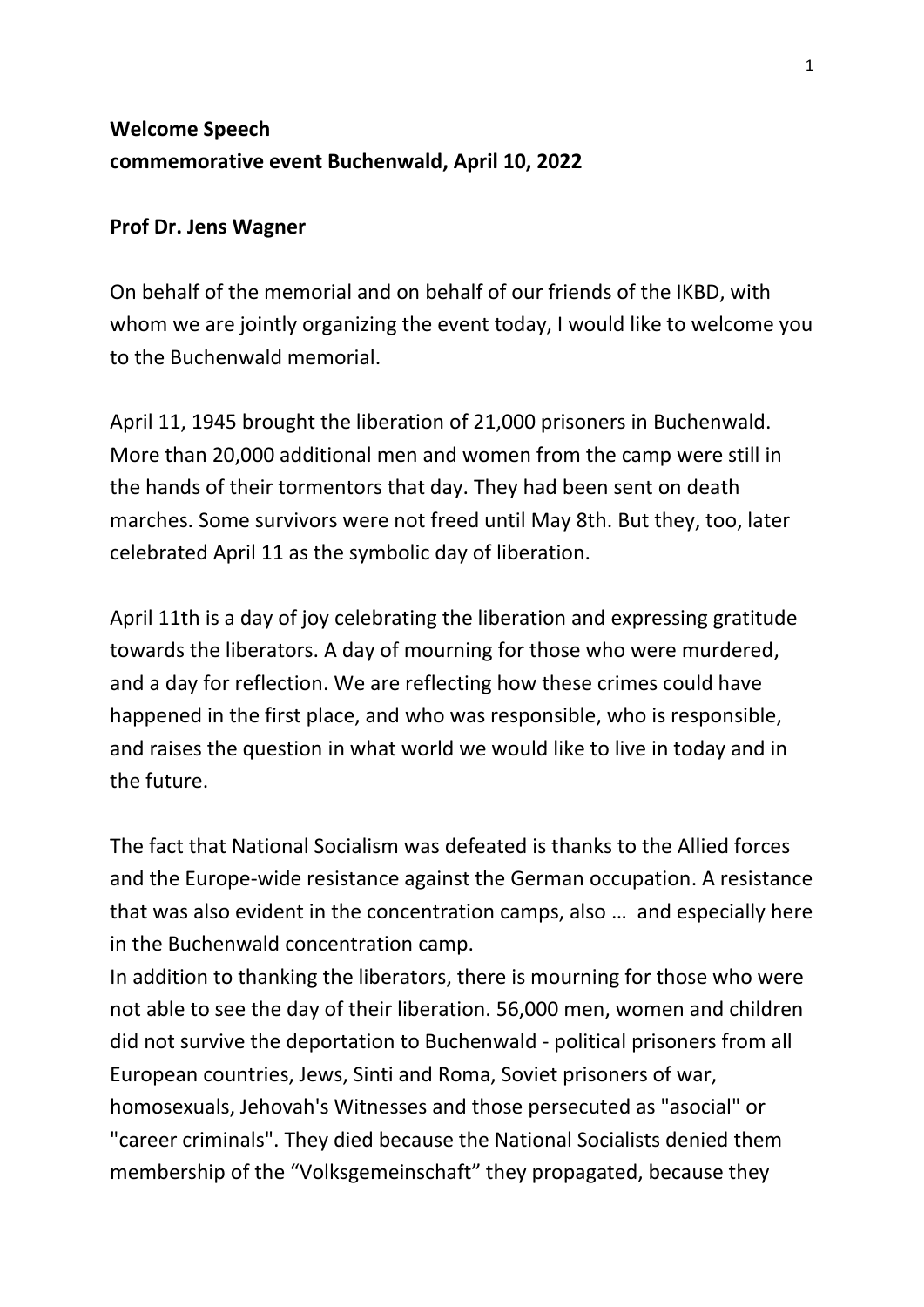considered them inferior and dangerous, or simply because they opposed the National Socialist plan for the racist reorganization of Europe. Ladies and Gentlemen, It is probably not the first time that most of you are taking part in a commemoration event on the anniversary of the liberation. This is the 21st time that I have helped to organize such a commemoration day. This harbours the danger of repetition and ritualization. If the same program is played out every year, if a commemoration day becomes a compulsory event or at best mourning without thinking, we find ourselves on the wrong track.

However, if commemoration is combined with knowledge, reflection, and a critical examination of the past, … if we ask ourselves: "What do the Nazi crimes and their victims have to do with our lives today", then so-called "remembrance" means more than historically cored piety. Then on the one hand it is about the serious appreciation of those who suffered and died in Buchenwald, and on the other hand it is about historical lessons for the future.

In order to encourage reflection, we host the commemoration days under a changing theme every year. This year it is Buchenwald's role in the persecution and murder of European Jews.

The occasion is the 80th anniversary of the Wannsee Conference and the 80th anniversary of the deportation of Thuringian Jews to ghettos and camps in occupied Poland. Very few people know that Jewish prisoners made up the largest group of prisoners in Buchenwald– calculated over the entire period from 1937 to 1945.

Their number was particularly high in 1938, after the November pogroms, and from the summer of 1944, when Hungarian Jews had to perform forced labour, especially in satellite camps, and especially from the end of 1944 on, when emaciated and dying and sick people from the evacuated camps in the east arrived in Buchenwald.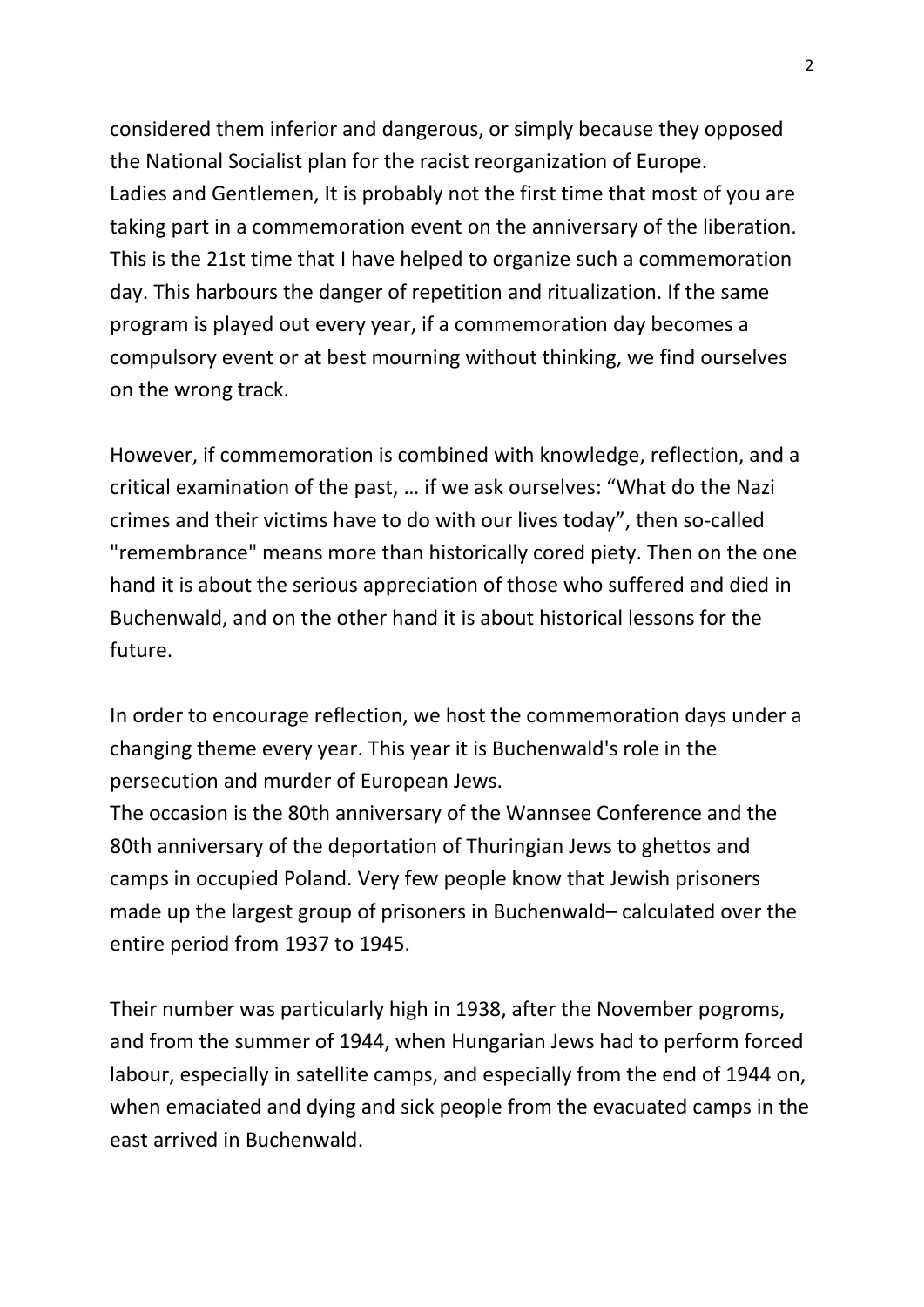We were able to hear about the fate of the Jews deported to Buchenwald during our tour of the campgrounds. I would like to thank everyone involved for their contributions. Now, on the roll call square, we will hear speeches from, among others, the President of the Central Council of Jews in Germany, Dr. Josef Schuster and the two survivors Naftali Fürst from Israel and Vasile Nussbaum from Romania. They will tell us what it meant to be deported to the Buchenwald concentration camp as a Jew.

Dear Mr. Fürst, dear Mr. Nussbaum, it is a very special honor for all of us that you are speaking to us today. A very special welcome!

77 years after the end of the Second World War, war is raging again in Central Europe. Russian forces have invaded Ukraine by the order of President Vladimir Putin. The war poses an existential threat to the Ukrainian civilian population and to thousands of Ukrainian Holocaust and concentration camp survivors.

Nothing shows this more clearly than the violent death of Buchenwald survivor and Vice President of the International Committee Buchenwald-Dora Boris Romantschneko. He died when a shell hit his home in his hometown of Kharkov. When we mourn the victims of Buchenwald today, we think of him in particular.

I was shocked when two weeks ago the 96-year-old survivor of Auschwitz, Buchenwald and Bergen-Belsen, Anastasia Gulej, told me how terrified she was in her basement while her neighbourhood in a Kyiv suburb was fired upon by Russian rockets. For several years, Ms Guley has been the head of the Ukrainian Association of Former Political Prisoners of Nazi Concentration Camps. Putin's so-called "denazification" of Ukraine forced them to leave their homes. She currently lives in Saxony-Anhalt, and today she is here to join us in commemorating the victims of Nazi terror in Buchenwald. Welcome, dear Ms. Gulej!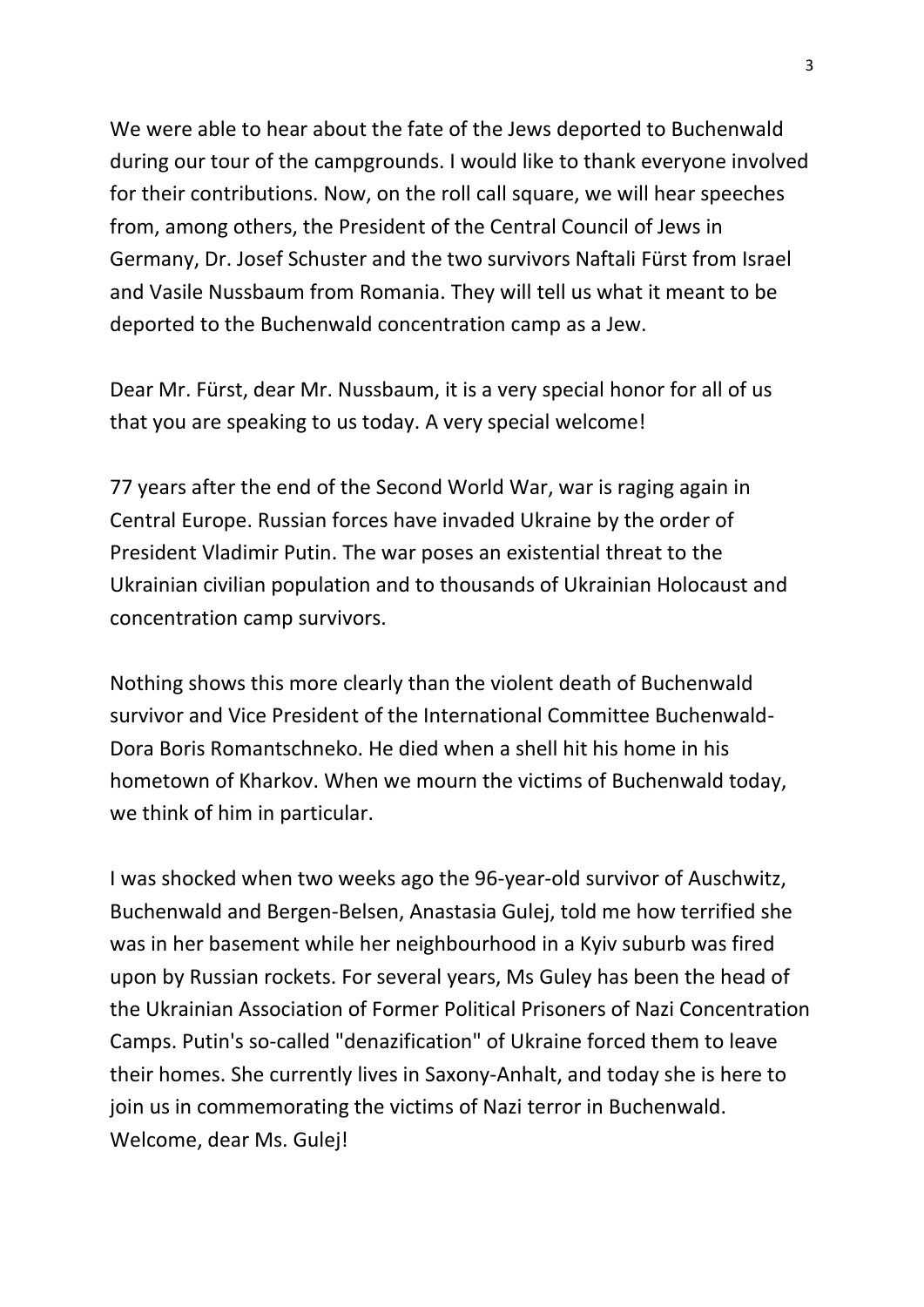As Poland, the former Soviet Union bore the main burden of the German war of plunder and annihilation. It is largely thanks to the Red Army that Europe was liberated from National Socialism. Russian, Belarusian, and Ukrainian prisoners made up about a third of all prisoners in Buchenwald. They suffered together in Buchenwald and together they opposed the SS. After the liberation, they swore together to build a world of peace and freedom.

It is cynical arrogance for Putin to claim that he wants to denazify Ukraine. Yes, in Ukraine there are right-wing extremist military units such as the Azov regiment. In contrast to Germany and Russia, however, extreme rightwingers have not achieved a significant share of the vote in the elections of the last decades in Ukraine. And President Zelensky comes from a Jewish family that has several Holocaust victims to mourn.

It is a shame that Nazi survivors fear for their lives or even, like our friend Boris Romanchenko, are killed because of the Russian attack. And it is a disgrace to what extent German right-wing extremists, including the AfD, justify the Russian war of aggression.

German right-wing extremists celebrate Putin because his system is increasingly showing signs of fascist rule: authoritarianism, hatred of liberal democracy and open society, homophobia, imperial expansionism, nationalism, totalitarian propaganda, contempt for human rights - and, again and again, anti-Semitism.

But Putin is not a new Hitler. We should be careful with historical analogies. We have said this again and again over the past two years, when pandemic deniers notoriously equated the corona protection measures with Nazi crimes and thus downplayed the Shoah.

Despite all the outrage at the ruler in Moscow, who had Ukraine invaded and does not shy away from brutally oppressing his own people: the Shoah